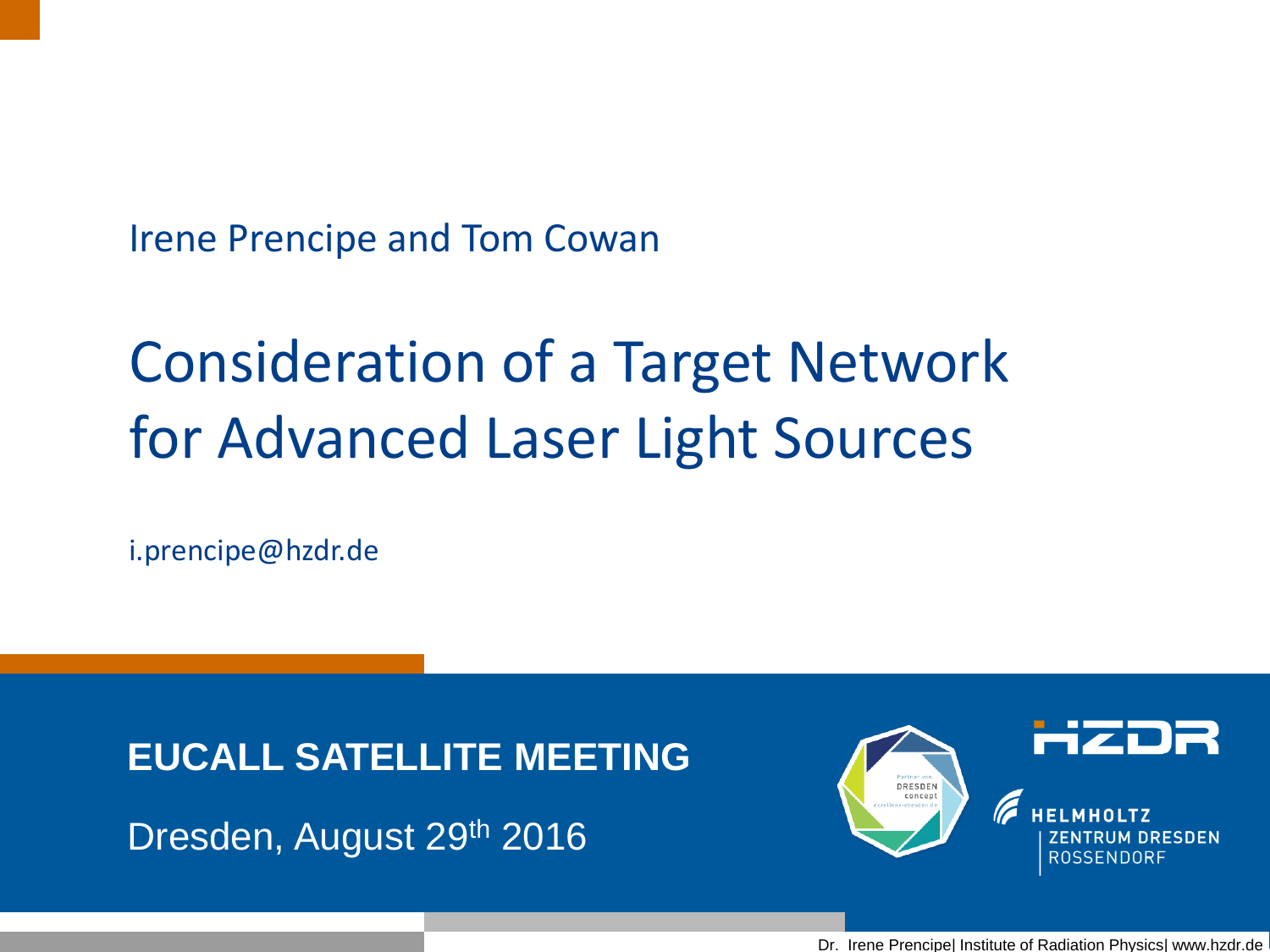

#### SHOCK-COMPRESSION PHYSICS



#### ELECTRON TRANSPORT and ISOCHORIC HEATING





T. Kluge et al.;L. Huang et al.; K. Zeil et al.

#### ... and much more

- laboratory astrophysics  $\bullet$
- warm dense matter ∩
- strong magnetic fields  $\bullet$
- material science O
- ...

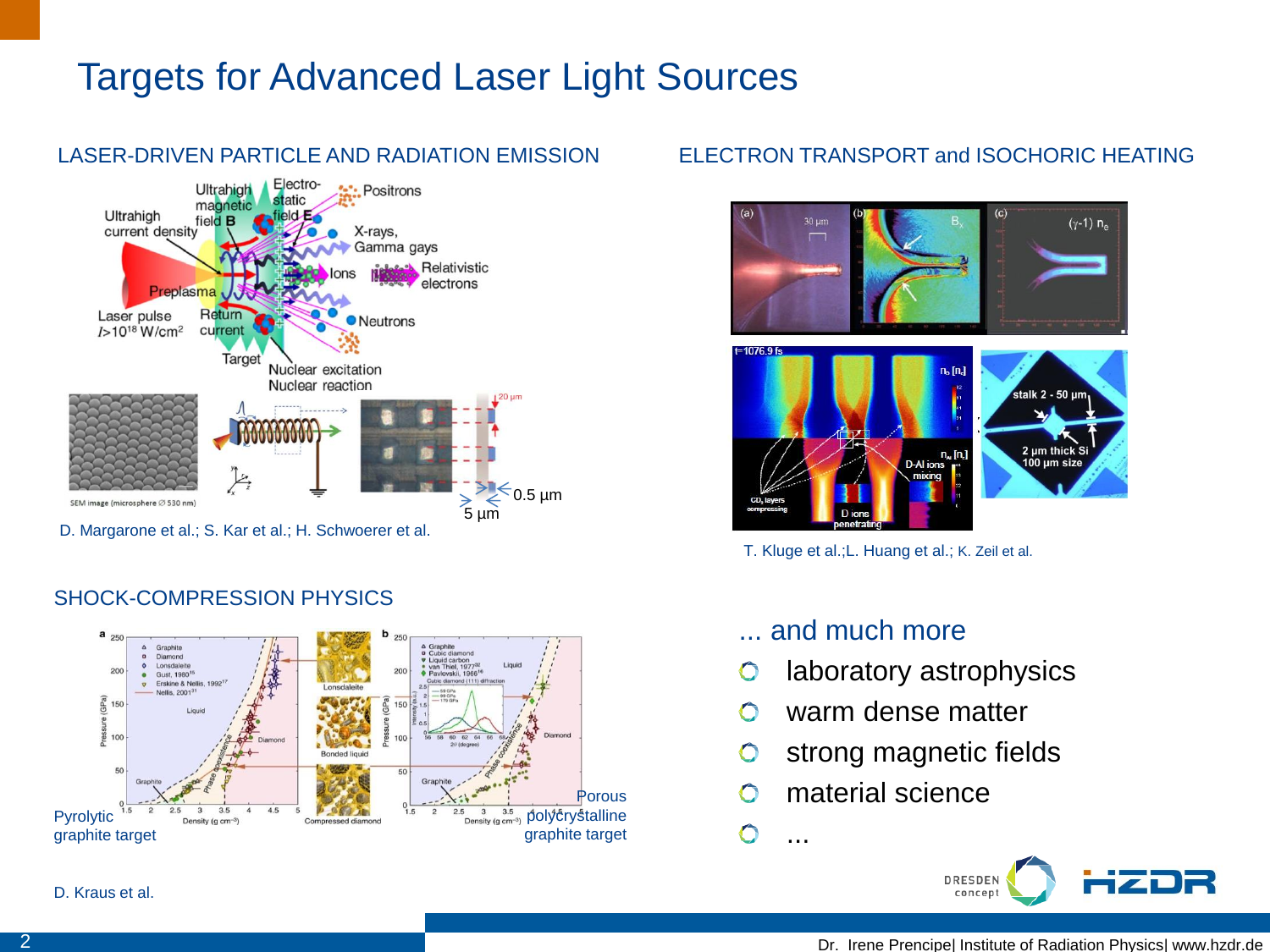### TARGET DESIGN

on the basis of

- physical phenomenon under investigation  $\bullet$
- experimental configuration  $\bullet$ (laser properties, diagnostics)

### TARGET PROPERTIES

affect strongly the laser-matter interaction process



huge **variety** of possible target configurations (often **complex**)

### **production**

controllable and reproducible

### **characterization**

 $\bullet$ density, thickness, crystalline structure, surface quality

**REQUIRED EXPERTISE IN MATERIAL SCIENCE, CHEMISTRY, METROLOGY...**

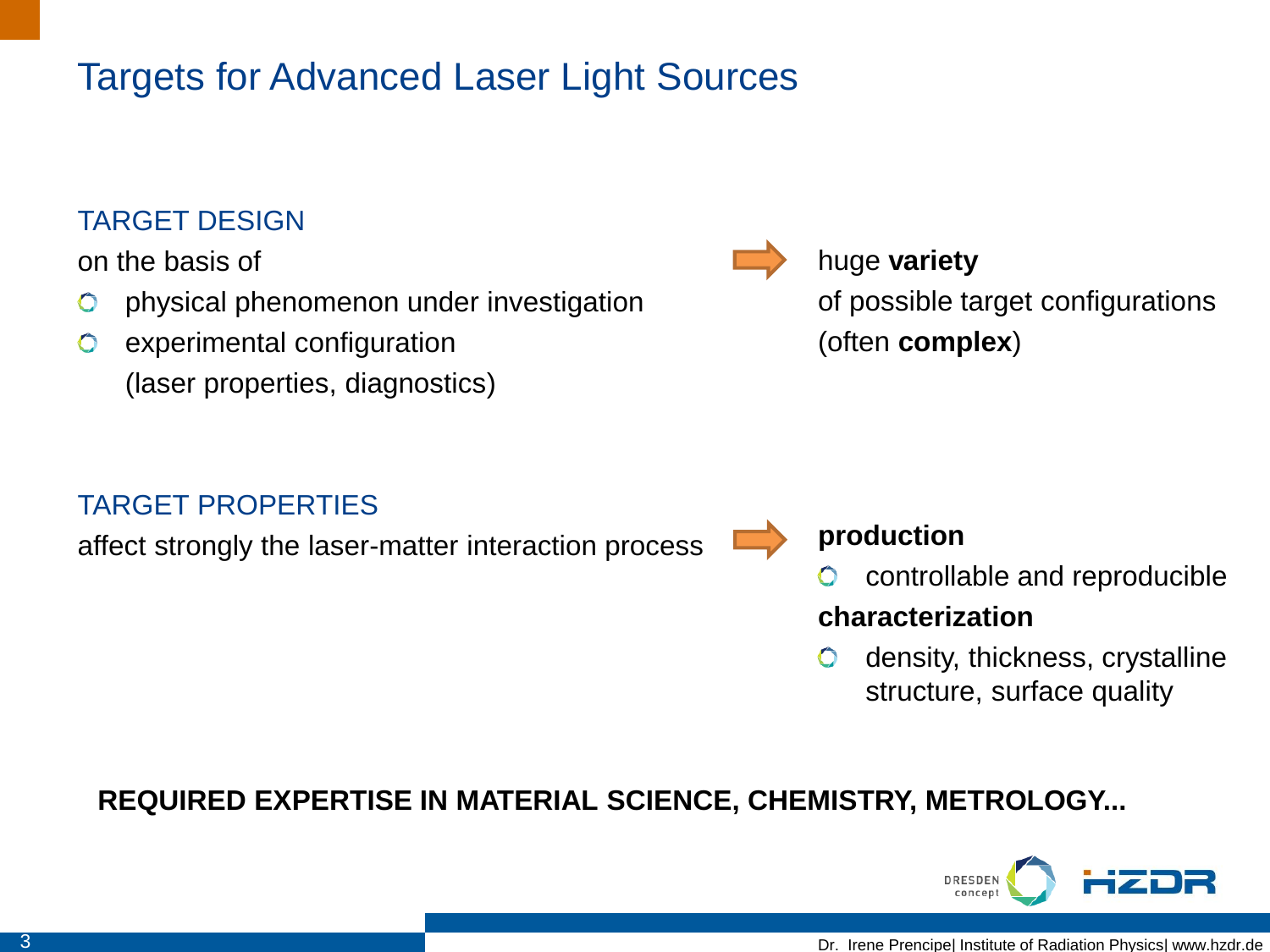### TARGET = CONSUMABLE (1 Hz = 3600 targets/hour)

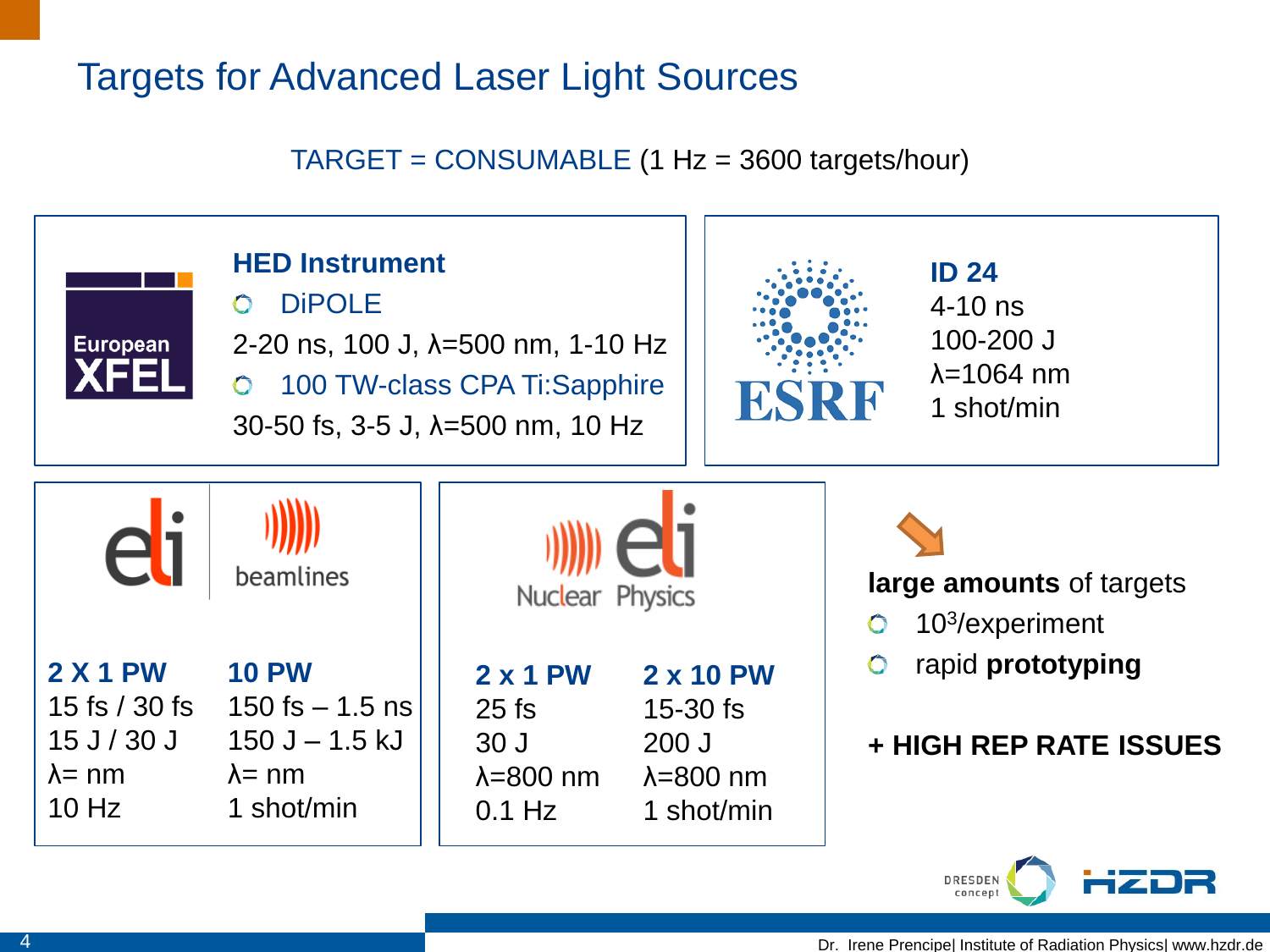## How do we deal with targetry?

## TARGET SUPPLY will require the PRODUCTION AND CHARACTERIZATION

of

- **large amounts** of targets  $\bullet$
- $\bullet$ huge **variety** of possible target configurations
- often **complex** targets (rapid **prototyping**)  $\bullet$
- + technical issues related to high repetition rate

HOW DO WE DEAL WITH IT?

ASSESSMENT of the CURRENT STATE

- Target needs and issues
- Available target  $\bullet$ fabrication/characterization capabilities
- Current supply strategies  $\bullet$

**STRATEGIES** 

- Possible synergy levels
- A coordinated strategy
- White book/joint document

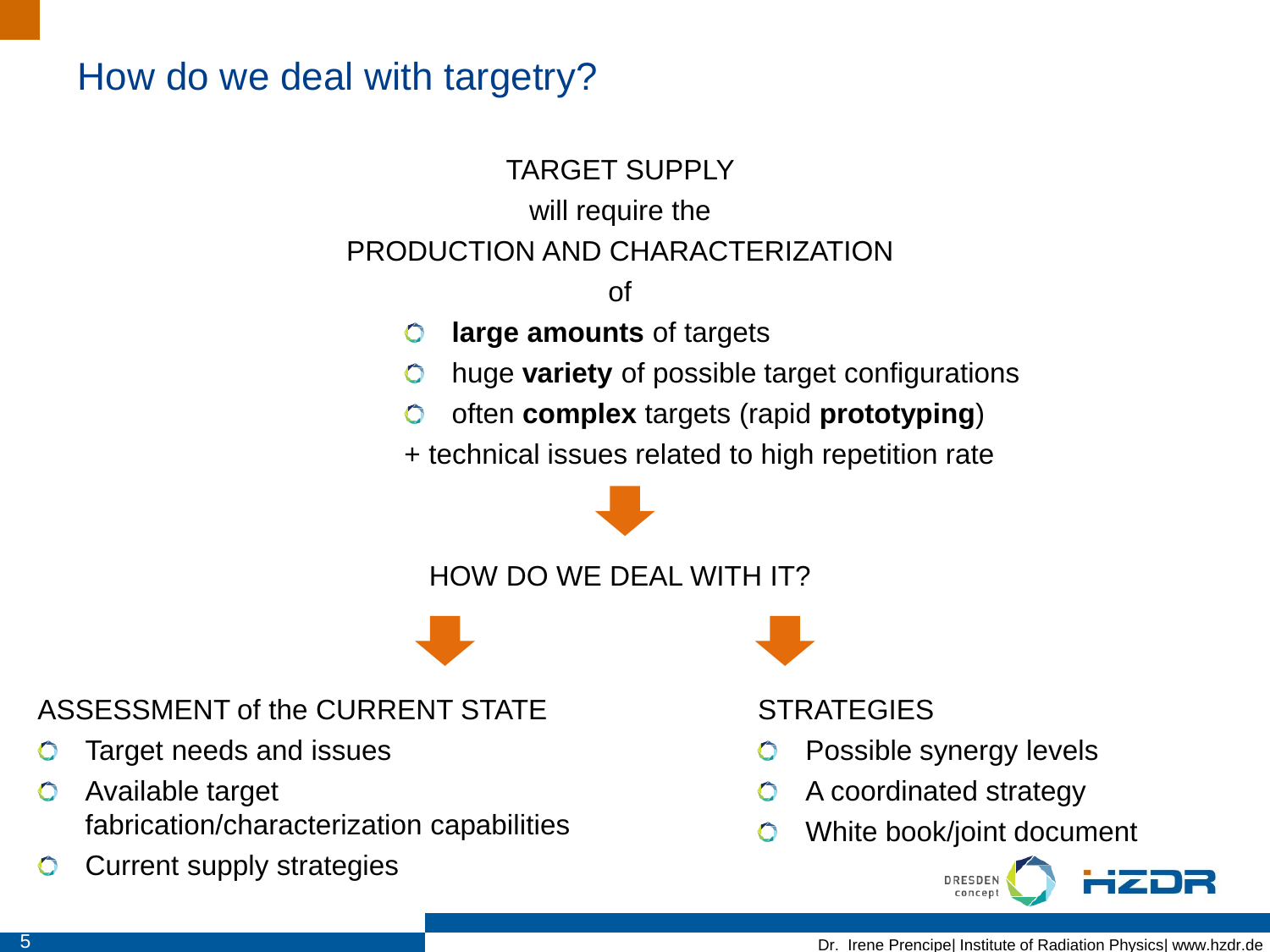Targets for Advanced Laser Light Sources Assessing target needs and target-related issues

**Target survey**

**Poster session**

**Panel discussion** High Repetition Rate Challenges

General targetry challenges common to multiple classes of experiments.  $\bullet$ 

### **Agenda**

- **Challenges**  $\bullet$
- What are we missing?  $\bullet$
- Can we prioritize?  $\bullet$
- $\bullet$ A targetry network

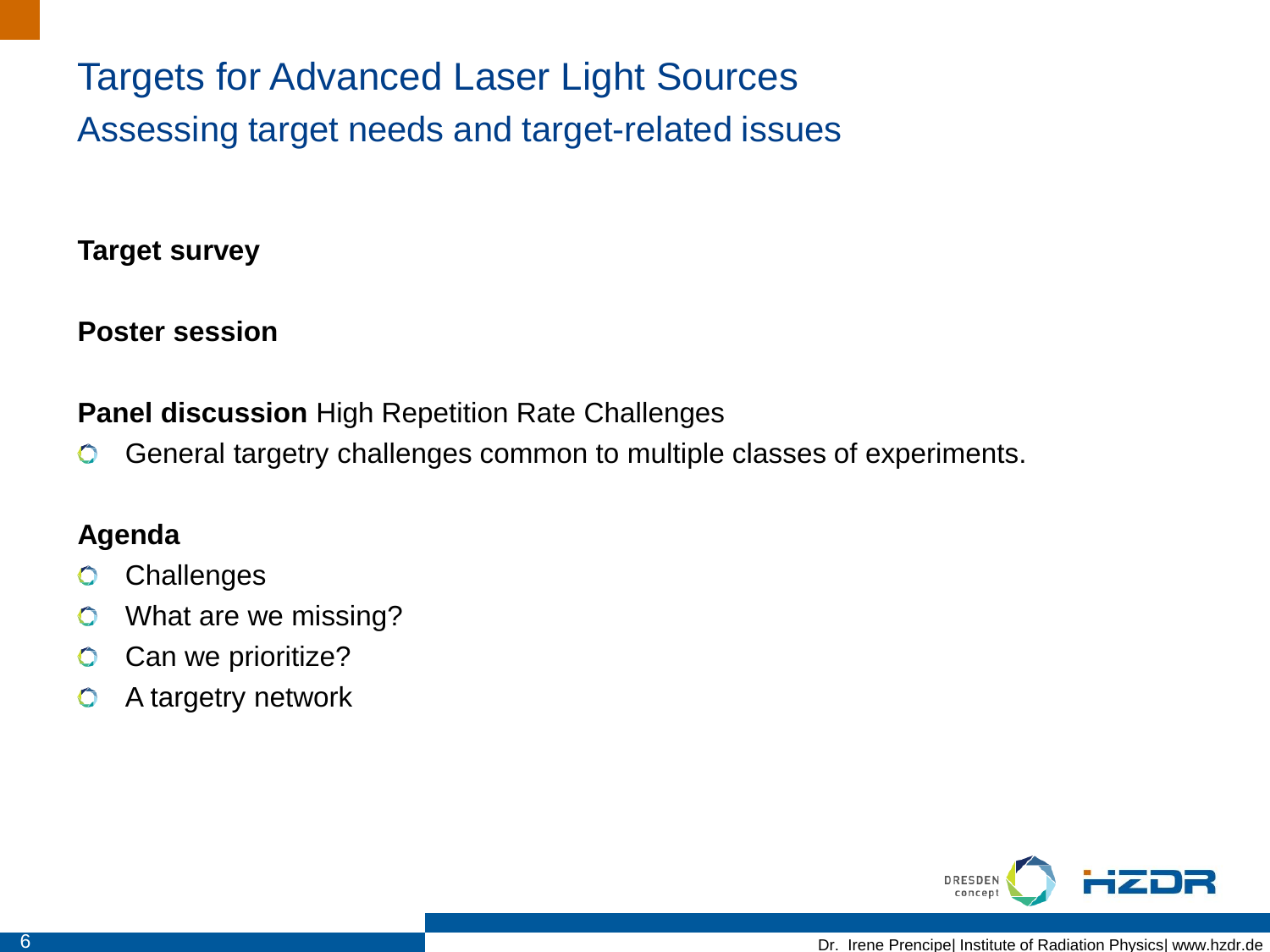Assessing target needs and target-related issues

### **Panel discussions**

- Targetry for Shock-Compression Physics  $\bullet$
- Targetry for Laser-Driven Particle and Radiation Sources  $\bullet$
- Targetry for Electron Transport and Isochoric Heating  $\bullet$

### **Agenda** (specific for single science case)

- Prototypical experiments  $\bullet$
- Target requirements/issues  $\bigcirc$
- Target production and characterization  $\bullet$
- Repetition rate $\bullet$

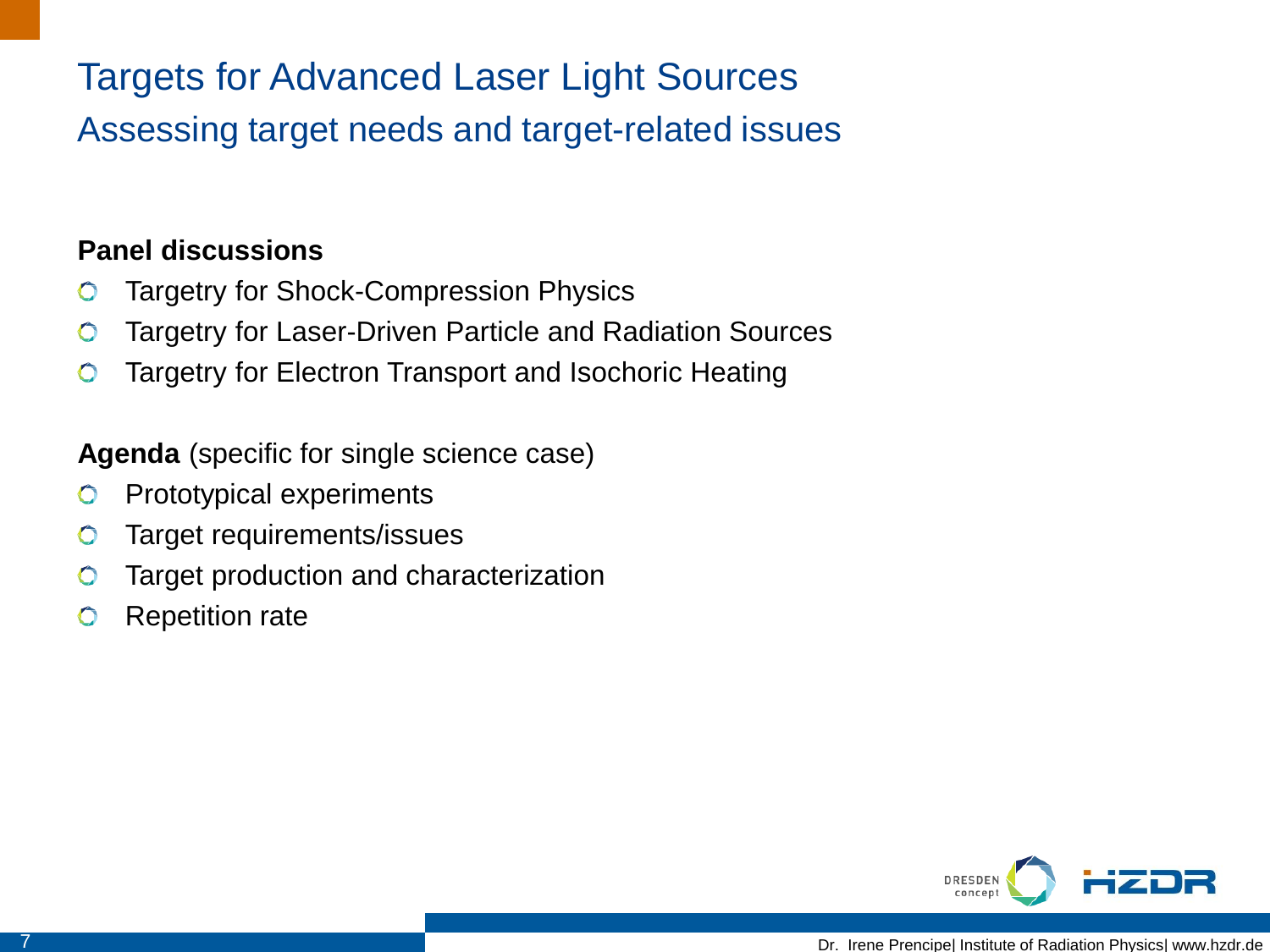## Current supply strategies

- Inhouse production (few groups, specific target types)  $\bullet$
- Scientific collaborations (co-authorship/in-kind contributions)  $\bullet$
- Purchase:
	- commercially available materials  $\bullet$
	- $\bullet$ customized production in specialized laboratories (up to 10s k€/experiment)
- Costs covered by User Facilities as access costs (CLF, LMJ)  $\bullet$



no coordinated strategy to cover the needs of upcoming advanced laser light sources



 target purchase accessible only to expert users: limited access to advanced facilities!



how to establish a sustainable target supply chain across Europe?

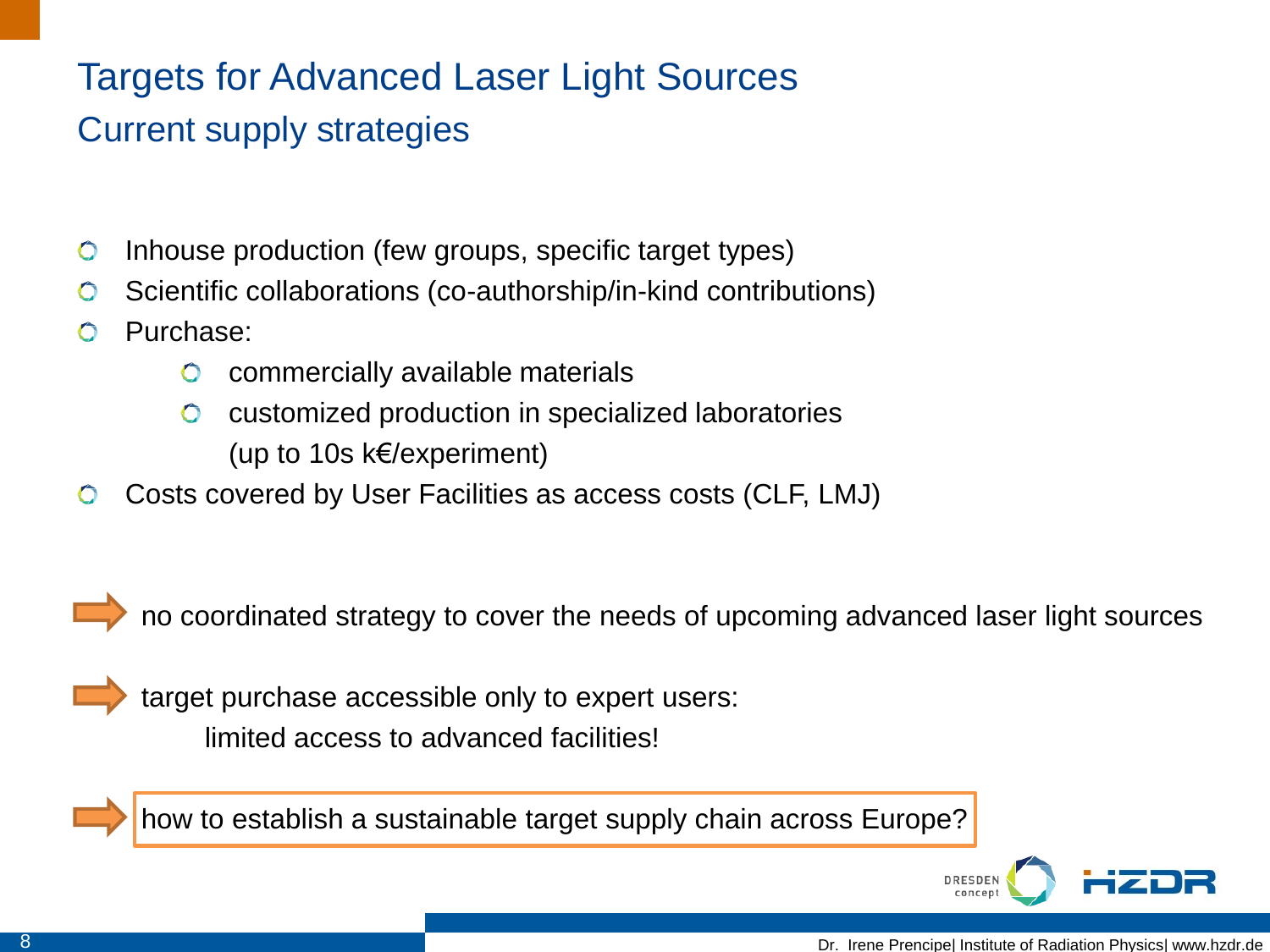## Coordinated strategies for target supply Synergy levels

### **Networking only**

- bilateral collaborations: in-kind contributions/co-authorship  $\bullet$
- know-how sharing  $\bullet$

How can we promote networking activities?



- TARG3 CLPU Salamanca, 21-23 June 2017
- TFW5 St. Andrews, 2014  $\bullet$



Bilateral founding schemes



Target catalogue/database of available production/characterization techniques



Innovative Training Network

- Training the next generation of target experts
- Community building $\bullet$

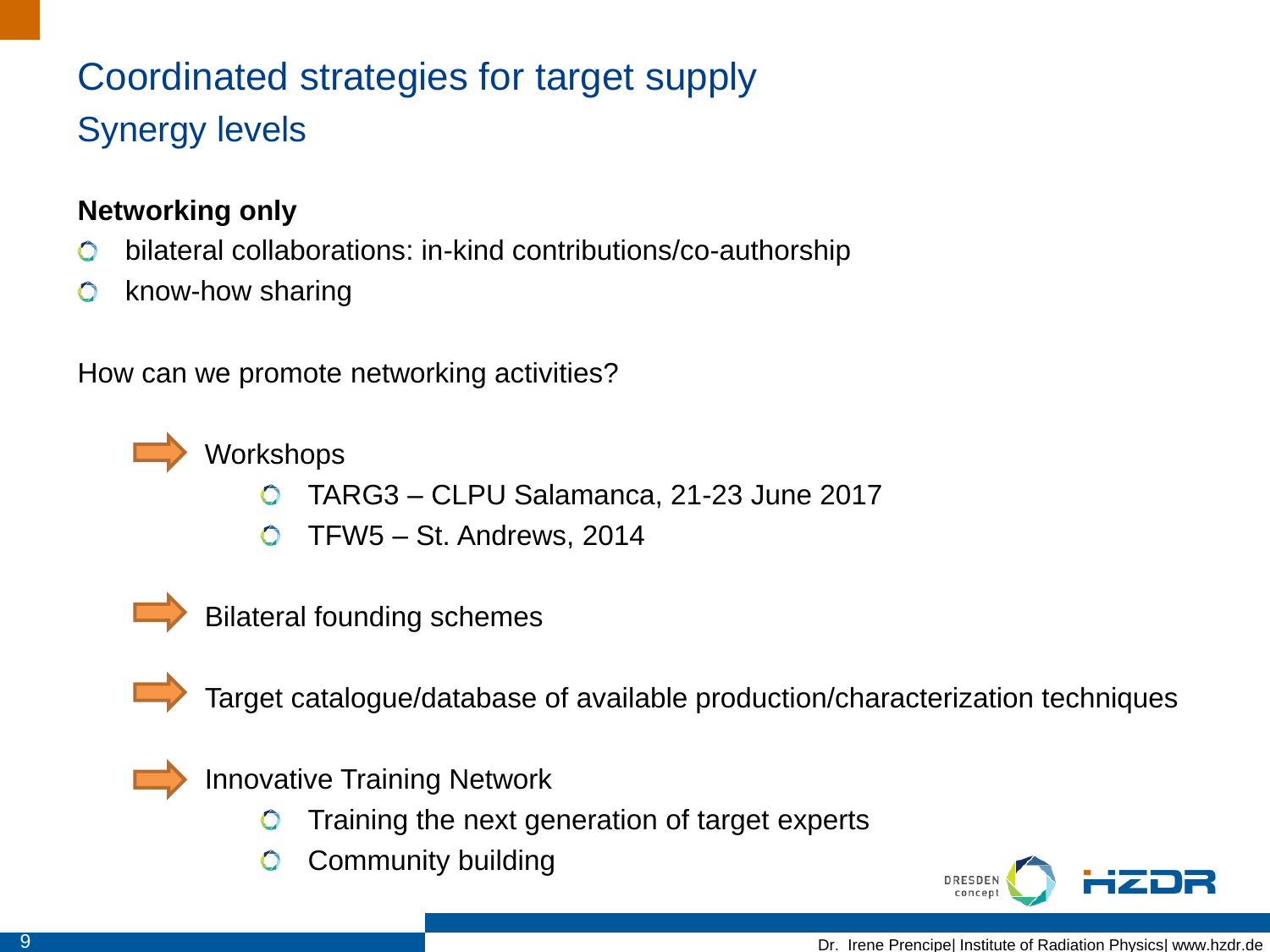## Coordinated strategies for target supply Synergy levels

### **User Facilities: User Consortium Contributions**

Target supply = service to the users community



- ESRF LTP (Long Term Proposals)
- **18 shifts every 6 months for 3 years**
- $\bigcirc$  in exchange for an investment benefiting the users community (≥ 80 k€/year)



Discussion: targets as in-kind contribution covering operation costs?

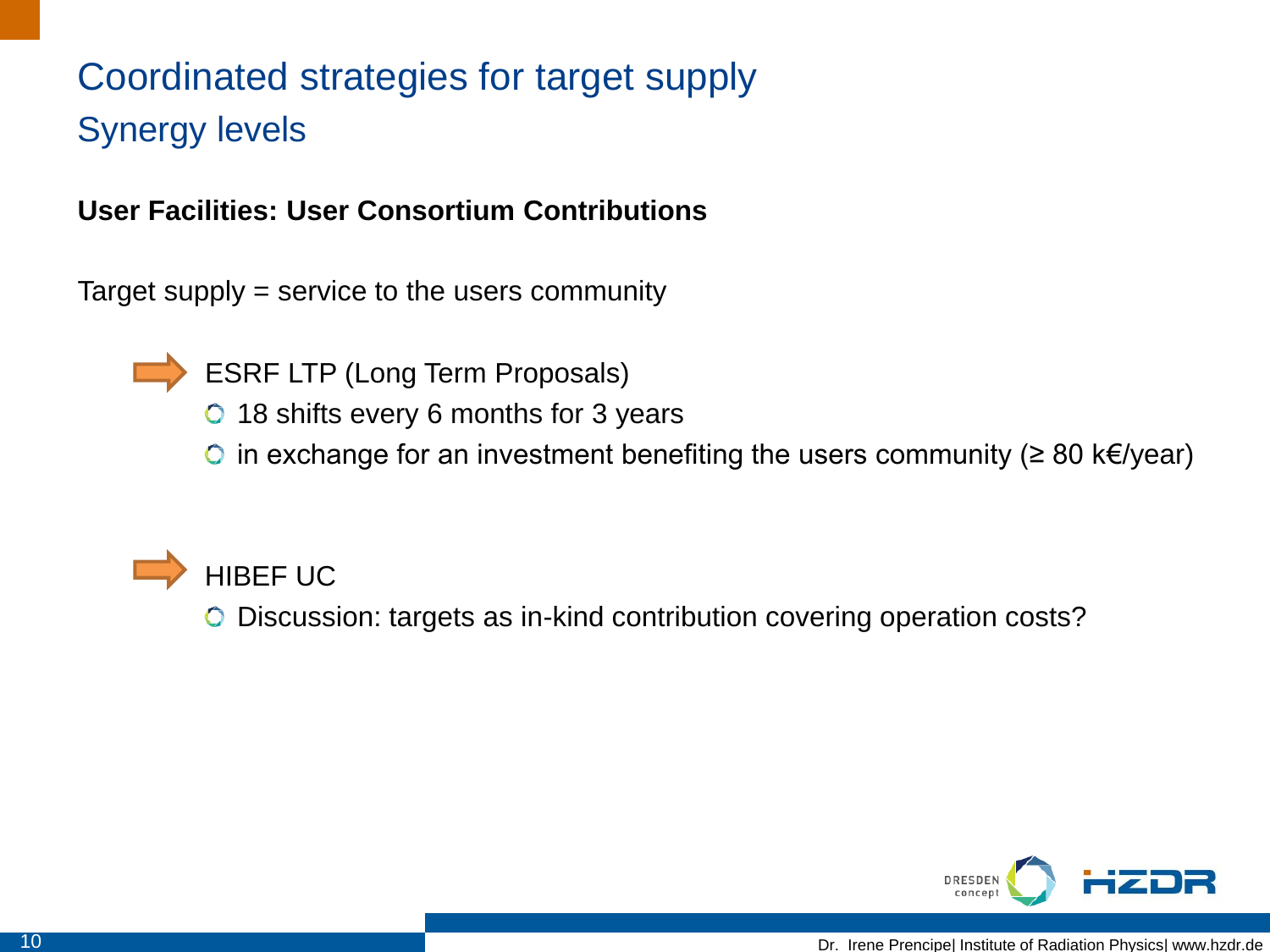## Coordinated strategies for target supply Synergy levels

### **Trans-national/Virtual Access**

### 3 PILLARS

- Trans-national access to a pool of research infrastructures
- Joint research activities to improve the service to users  $\bullet$
- Networking activities (workshops/trainings...)  $\bullet$

Up to 10 M€ which also cover user access costs!



Access to Users Facilities: cover target costs for users??

Virtual access to target fabrication/characterization laboratories (instrumentation/manpower/know-how) if possible free of charge

Lobbying for an appropriate call:

2018-2019 – EUROPEAN RESEARCH INFRASTRUCTURES

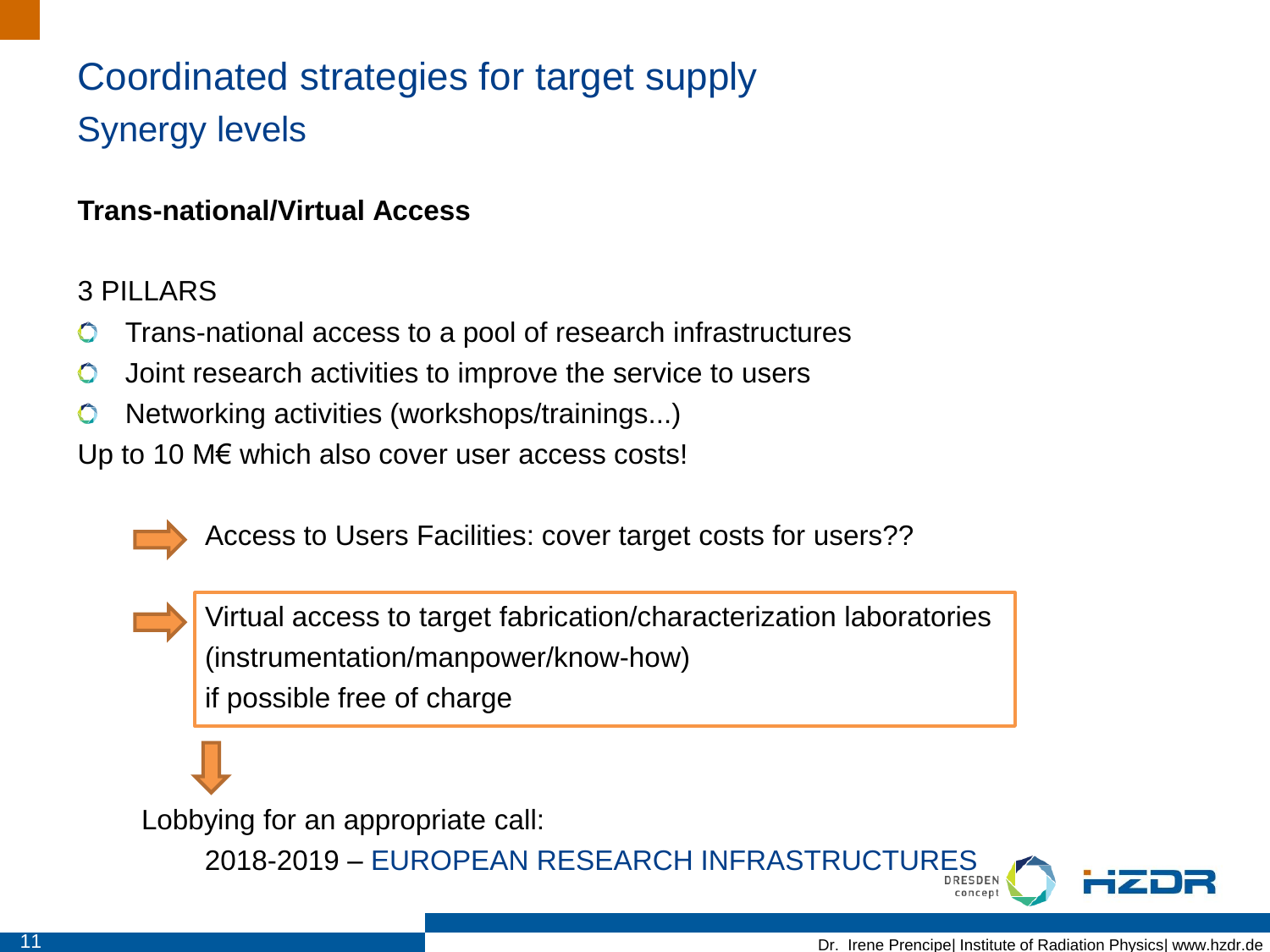## Consideration of a Target Network for Laser-Light Sources Panel discussion

Which strategy serves best our user community?

Target Network

- Possible network structure?
- Possible access models?  $\bullet$

Lobbying activities at the EU level for an appropriate call

### A white book document to

- raise awareness in the scientific community about target related issues  $\bullet$
- prepare lobbying activities at the EU commission level  $\bullet$
- $\bullet$ support partners in their grant writing.

Next steps

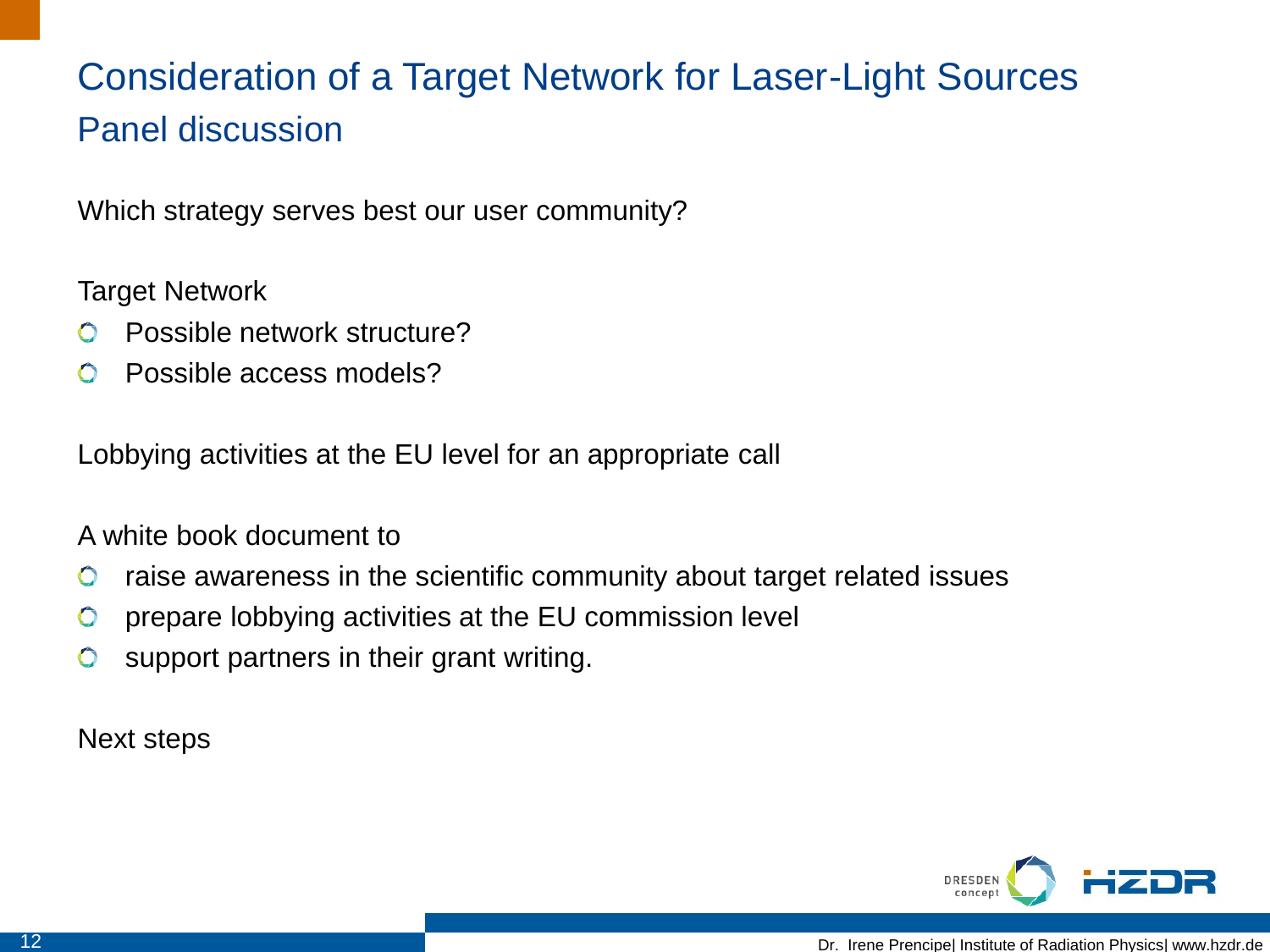## **Workshop**

### **Talks**

- **Introduction**  $\bullet$
- Targetry: state of the art and supply strategies  $\bullet$
- Advanced laser light sources  $\bullet$

Poster clip and poster session

Core of the information exchange  $\bullet$ 

Panel discussions

- General target issues for high repetition rate operation  $\bullet$
- Specific target needs/issues for science cases  $\bullet$
- A coordinated strategy to establish a sustainable target supply chain across Europe $\bullet$

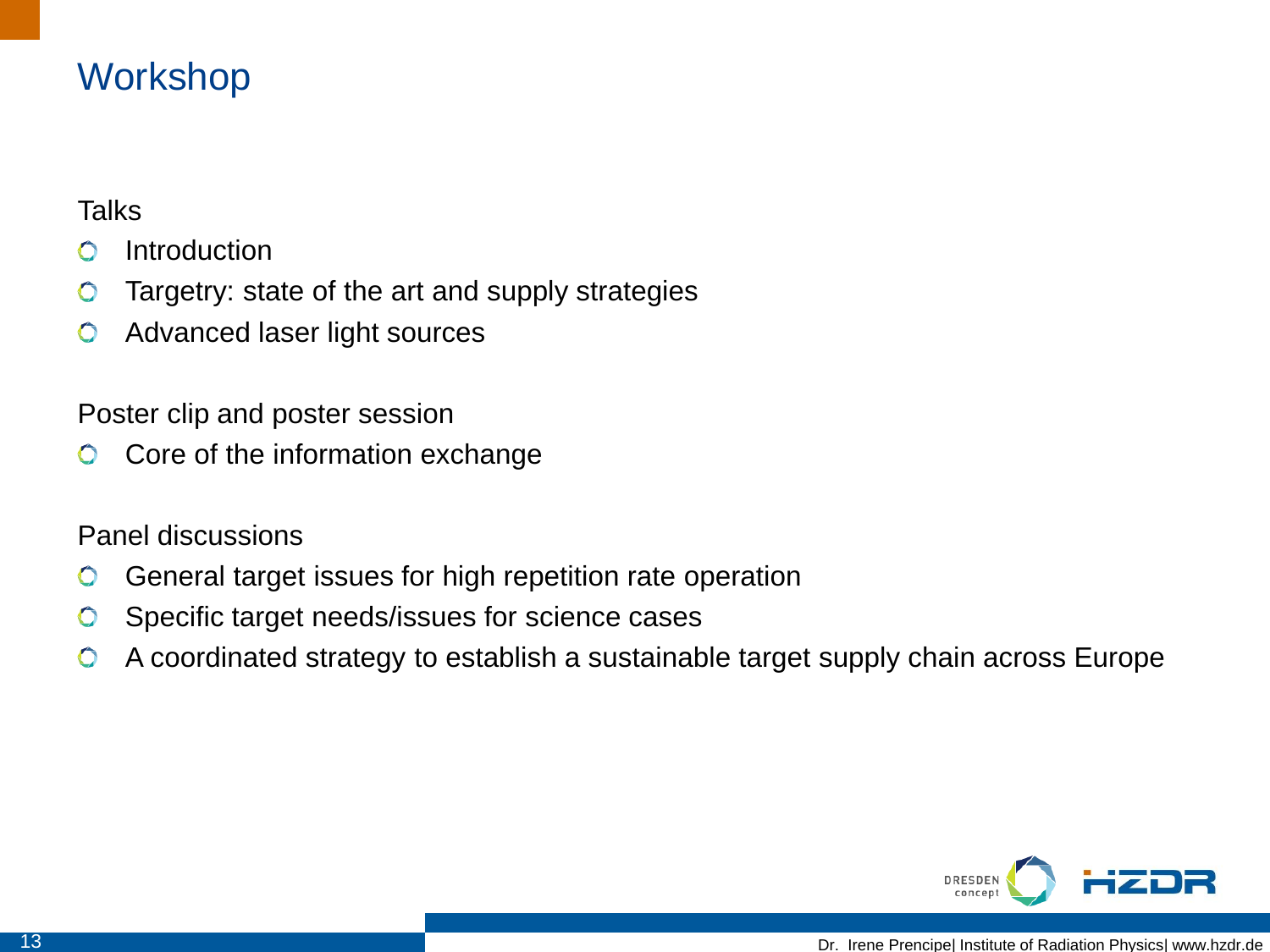## Expected outcome: white book document

Scopes and goals

Research at advanced laser-light sources

- Laser-matter physics: research and applications  $\bullet$
- Advanced laser-light sources  $\bullet$
- The role of targetry  $\bullet$

Targetry for high-power laser experiments

- Target needs  $\bullet$
- Targetry: state of the art  $\bullet$
- High-repetition rate challenges  $\bullet$

Targeting the future: coordinated strategies

- **Strategies**  $\bullet$
- Investigation of the potential of a target network for advanced laser-light sources  $\bullet$
- Next actions

List of endorsing partners